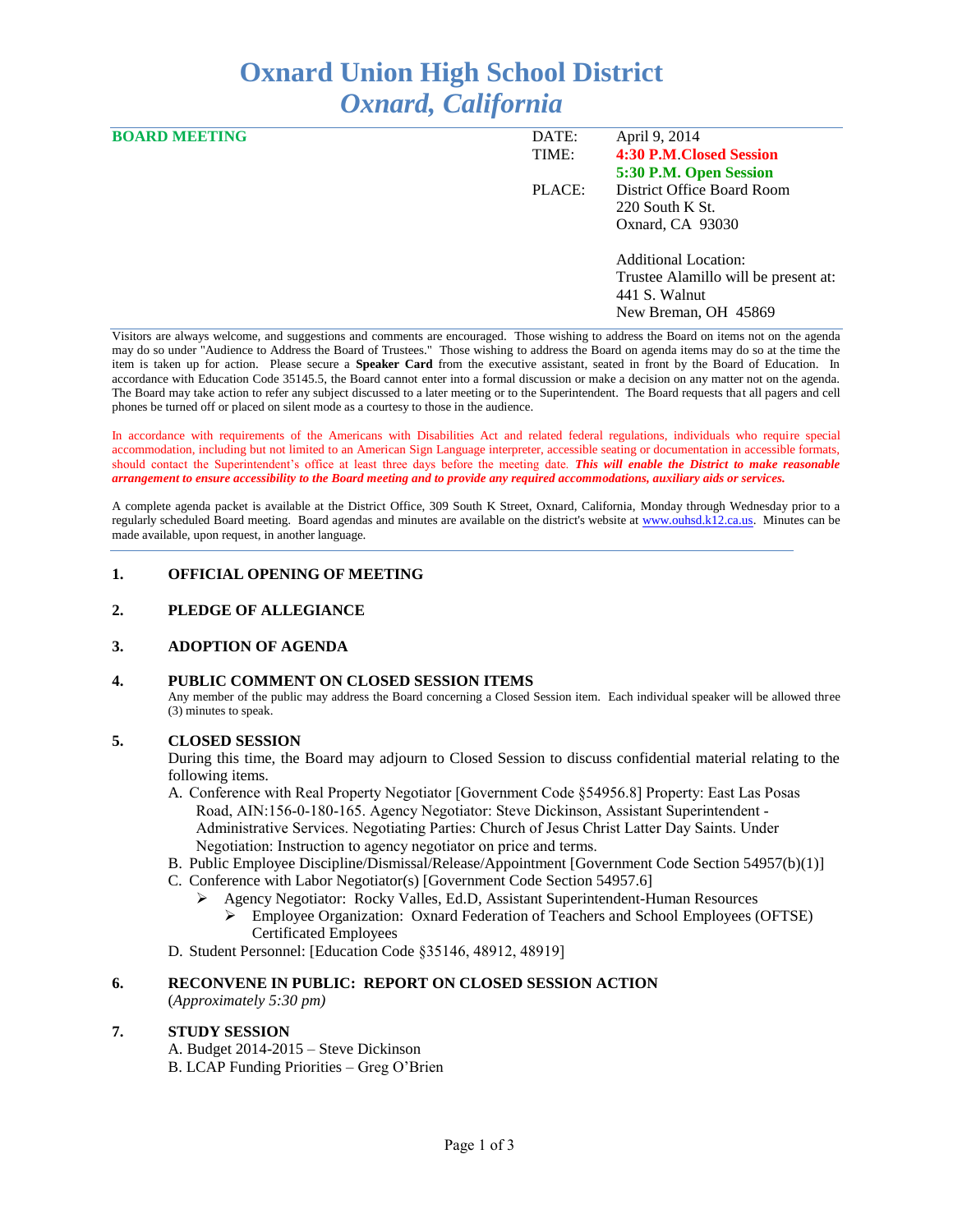Board Meeting Agenda April 9, 2014

## **8. AUDIENCE TO ADDRESS BOARD OF TRUSTEES**

Those persons wishing to address the Board may do so at this time by completing a Speaker Card. All comments are to be directed to the Board President. Individual speakers shall be allowed three (3) minutes to address the Board on each agenda or non-agenda item. With Board consent, the President may increase or decrease the time allowed for public presentation, depending on the topic and the number of persons wishing to be heard. The President may take a poll of speakers for or against a particular issue and may ask that additional persons speak only if they have something new to add. Please refer to the complete text of Oxnard Union High School District Board Policy 9323: *Procedures for Communicating with the Board of Trustees.*

## **9. SUPERINTENDENT'S REPORTS**

General Report: Gabe Soumakian, Ed.D., Superintendent

## **10. REPORTS TO THE BOARD**

- A. Medical Benefits Committee Steve Dickinson
- B. Summer Projects List Steve Dickinson
- C. ACE Charter School Gregory O'Brien

## **11. CONSENT CALENDAR**

- A. Consideration of Approval of Amendment of Agreement for Time Warner Cable to Include Rancho Campana Internet Services
- B. Consideration of Approval of Notice of Completion for Information Technology Upgrade Project (Bid #519-12/13) at Adolfo Camarillo High School and Rio Mesa High School by PacifiCom Inc.
- C. Consideration of Approval of Purchase Orders and Direct Pays, March 13 26, 2014
- D. Consideration of Approval of Waiver of CAHSEE Requirement for OUHSD Students with Disabilities
- E. Consideration of Approval of First Amendment to Agreement for Services between the Oxnard Union High School District and the State of California, Department of Rehabilitation for Transition Partnership Program (TPP)
- F. Consideration of Approval of Agreements between Oxnard Union High School District and Hollar Speech and Language Services
- G. Consideration of Approval of Quarterly Report on Williams Uniform Complaints for 3<sup>rd</sup> Quarter, January 1, 2014-March 31, 2014
- H. Consideration of Approval of Certificated and Classified Personnel
- I. Consideration of Approval of Stipulated Student Expulsions by Agreement of the School Principal, the Student, and the Students' Parent/Guardian, as per Board Policy 5144, Section 22

#### **12. COMMUNITY RECOGNITION**

## **13. ACTION ITEMS**

- A.Consideration of Approval of Donations, March 17 28, 2014
- B.Consideration of Approval of Security Payment to City of Camarillo for Right Turn Lane Work at Rancho Campana High School
- C. Consideration of Adoption of Resolution No. 14-14 Proclaiming May 14, 2014, as California Day of the Teacher
- D. Consideration of Approval of Board Policy 4131; 4231; 4331: Staff Development, first reading
- E. Consideration of Approval of the Revision of Board Policy and Administrative Procedures 6146.1: General Graduation Requirements, first reading
- F. Consideration of Adoption of New Board Bylaw 9012: *Board Member Electronic Communications* (Second Reading)
- G. Consideration of Adoption of Revisions to Oxnard Union High School District Board Bylaw 9121: *President* [First Reading]
- H. Consideration of Adoption of Revisions to Oxnard Union High School District Board Bylaw 9123: *Clerk* [First Reading]